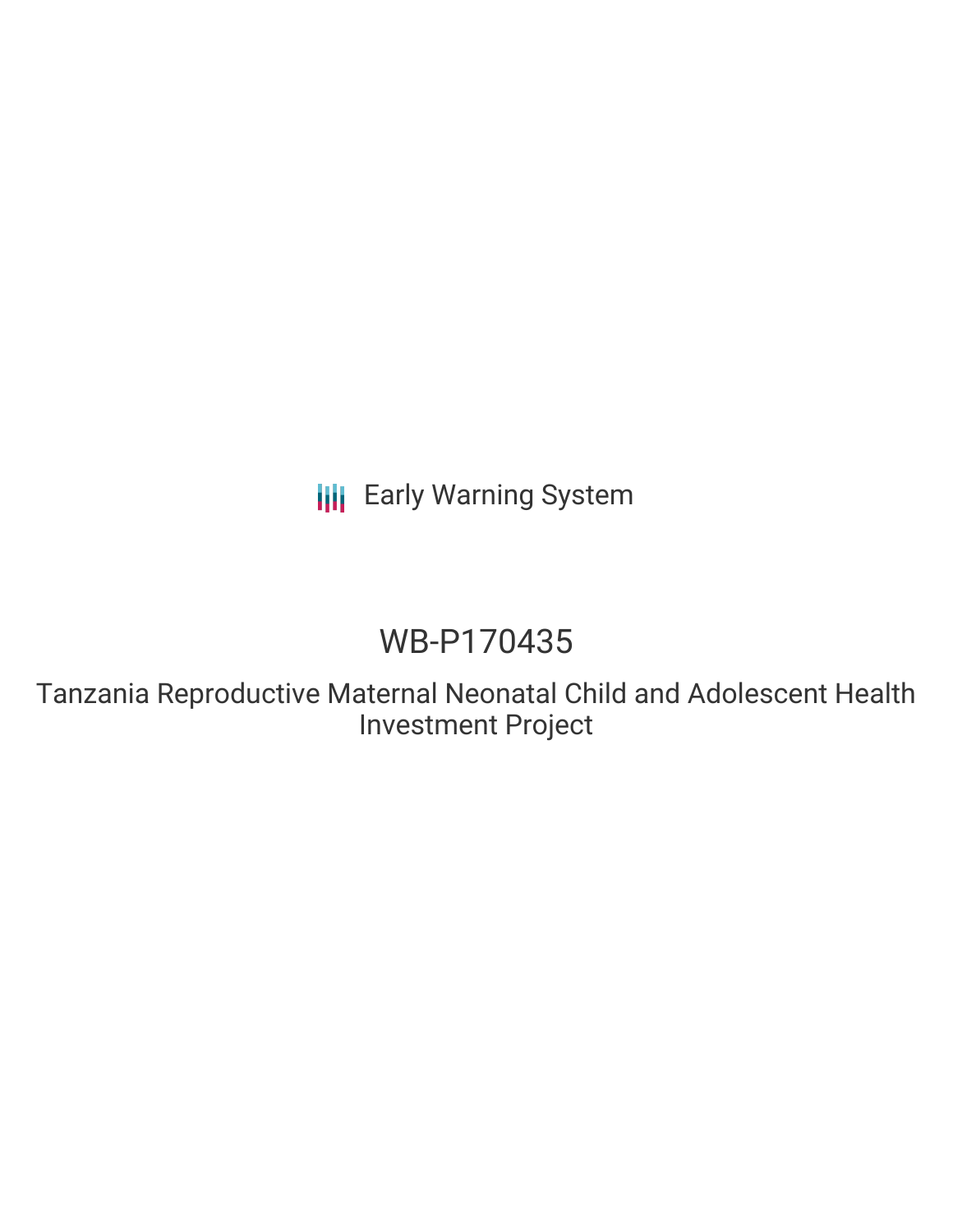

#### **Quick Facts**

| <b>Countries</b>               | Tanzania                    |
|--------------------------------|-----------------------------|
| <b>Financial Institutions</b>  | World Bank (WB)             |
| <b>Status</b>                  | Proposed                    |
| <b>Bank Risk Rating</b>        |                             |
| <b>Borrower</b>                | Government of Tanzania      |
| <b>Sectors</b>                 | <b>Education and Health</b> |
| <b>Investment Amount (USD)</b> | \$200.00 million            |
| <b>Project Cost (USD)</b>      | \$200.00 million            |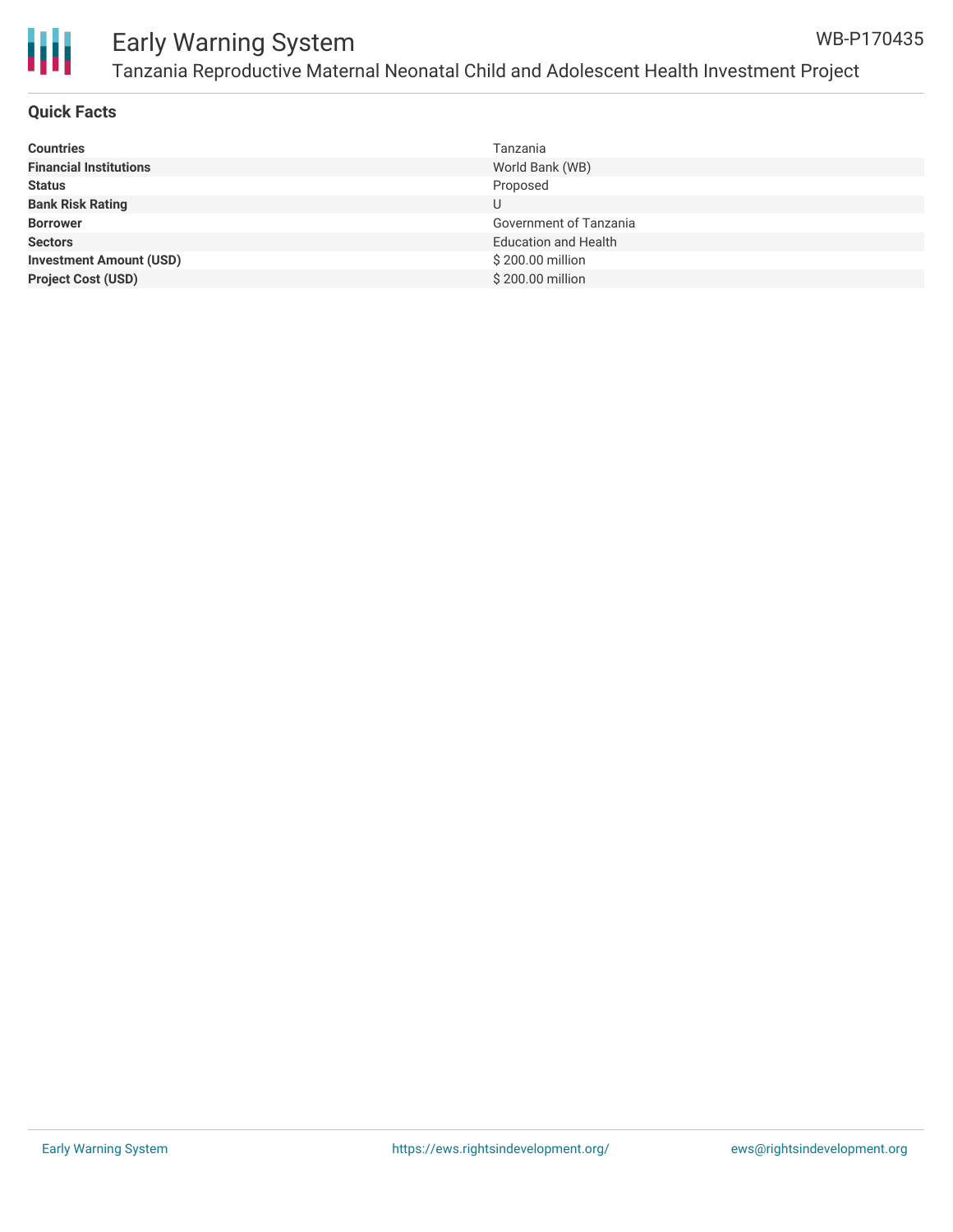



# Early Warning System Tanzania Reproductive Maternal Neonatal Child and Adolescent Health Investment Project

## **Project Description**

The proposed objective is to strengthen and scale-up delivery of essential Reproductive Maternal Neonatal Child and Adolescent Health services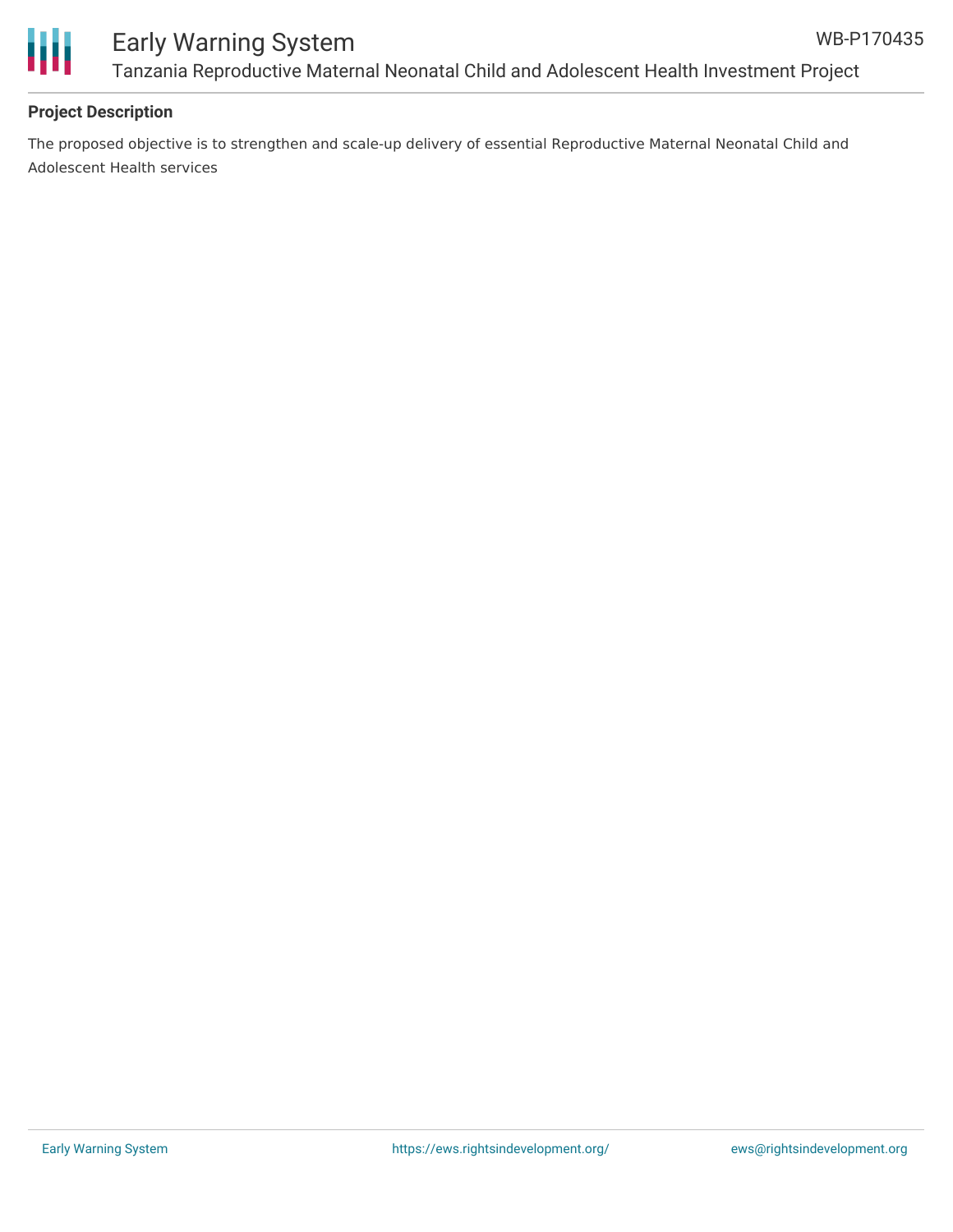

#### **Investment Description**

World Bank (WB)

No investment type available at the time of the snapshot